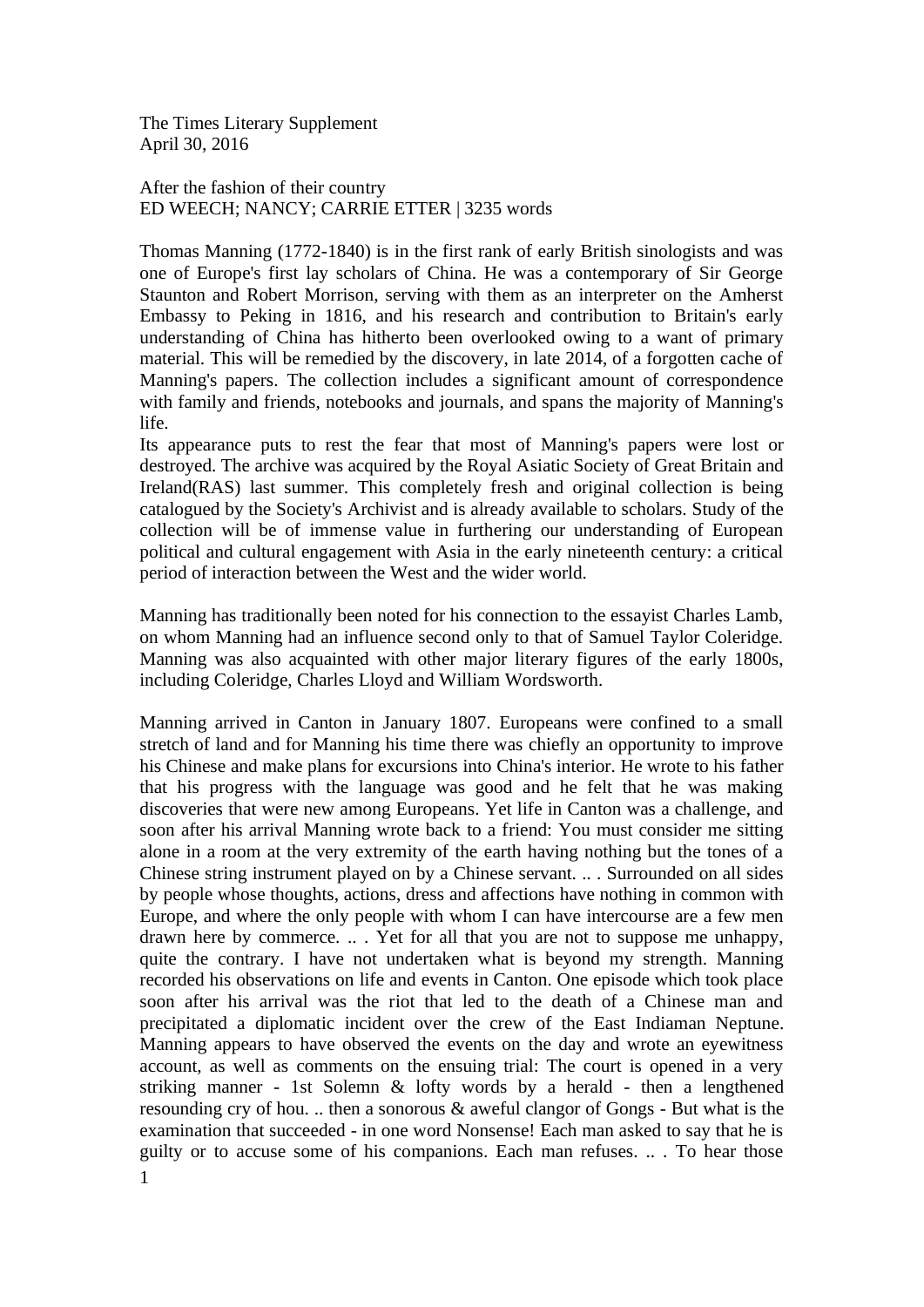ragamuffins speak they were all as gentle as Lambs that day. .. would not hurt a Chinaman for the world. In late 1807 Manning tried to offer his services as a physician and astronomer to the Emperor, but was rebuffed on the ground that there was a sufficient retinue of European astronomers in the capital.

Then in early 1808 he set about a trip to enter China through Vietnam. He later wrote that the project failed owing to insufficient time and encountering a shipwreck which was rescued at his insistence. He wrote to Lamb: "I can hardly bear even now to think of it with patience". He continued to make progress with his Chinese, however: "I have discovered the nature of the tones. I can speak. I can read. I am sure of being able to pursue the study of Chinese books in Europe".

In 1810 Manning formed an alternative plan: to enter China via Tibet. He travelled to Bengal and arrived in Calcutta early in the year, writing to his father of dealings with European "missionaries in Calcutta who claim to know something of the Chinese language but they have it wrong. .. their translations of Confucius are a map of mistakes". (There are eight letters from Joshua Marshman in the archive thanking Manning for his help with Chinese translation.) Manning was delayed for over a year in India while he waited in vain for official support for his journey, finally leaving in August 1811. The route was to take him through Bhutan and into Tibet, travelling in the guise of a physician and hoping to keep his nationality vague and his time in Canton a secret.

The recent advance of British power in India was a cause of concern in China and Manning wanted to avoid arousing suspicion about his motives. He was accompanied by a single Chinese servant to act as interpreter. This is the only part of Manning's travels ever to have been published, appearing posthumously in 1876 in Narratives of the Mission of George Bogle to Tibet and of the Journey of Thomas Manning to Lhasa.

A handwritten manuscript of this work is now in the RAS archive. The archive also contains Manning's Tibet notebooks, with his linguistic notes on the Tibetan language and the few field notes he could take without seeming suspicious, including details of medical treatments he administered to local people. Manning was frustrated by the absence of any official endorsement for his mission: I cannot help exclaiming, in my mind (as I often do), what fools the Company are to give me no commission, no authority, no instructions. What use are their embassies when their ambassador cannot speak to a soul, and can only make ordinary phrases pass through a stupid interpreter? No finesse, no tournure, no compliments. Fools, fools, fools to neglect an opportunity they may never have again!

When he arrived in Lhasa he was worried that he would be recognized by someone who knew him from Canton and who would seek to stop him advancing further. He was granted an audience with the 9th Dalai Lama, six-yea rold Lungtok Gyatso, on December 17, 1811. Although not a particularly religious man in any conventional sense, Manning was greatly moved by the experience: [He] had the simple and unaffected manners of a well-educated princely child. His face was, I thought, poetically affecting and beautiful. He was of a gay and cheerful disposition; his beautiful mouth perpetually unbending into a graceful smile, which illuminated his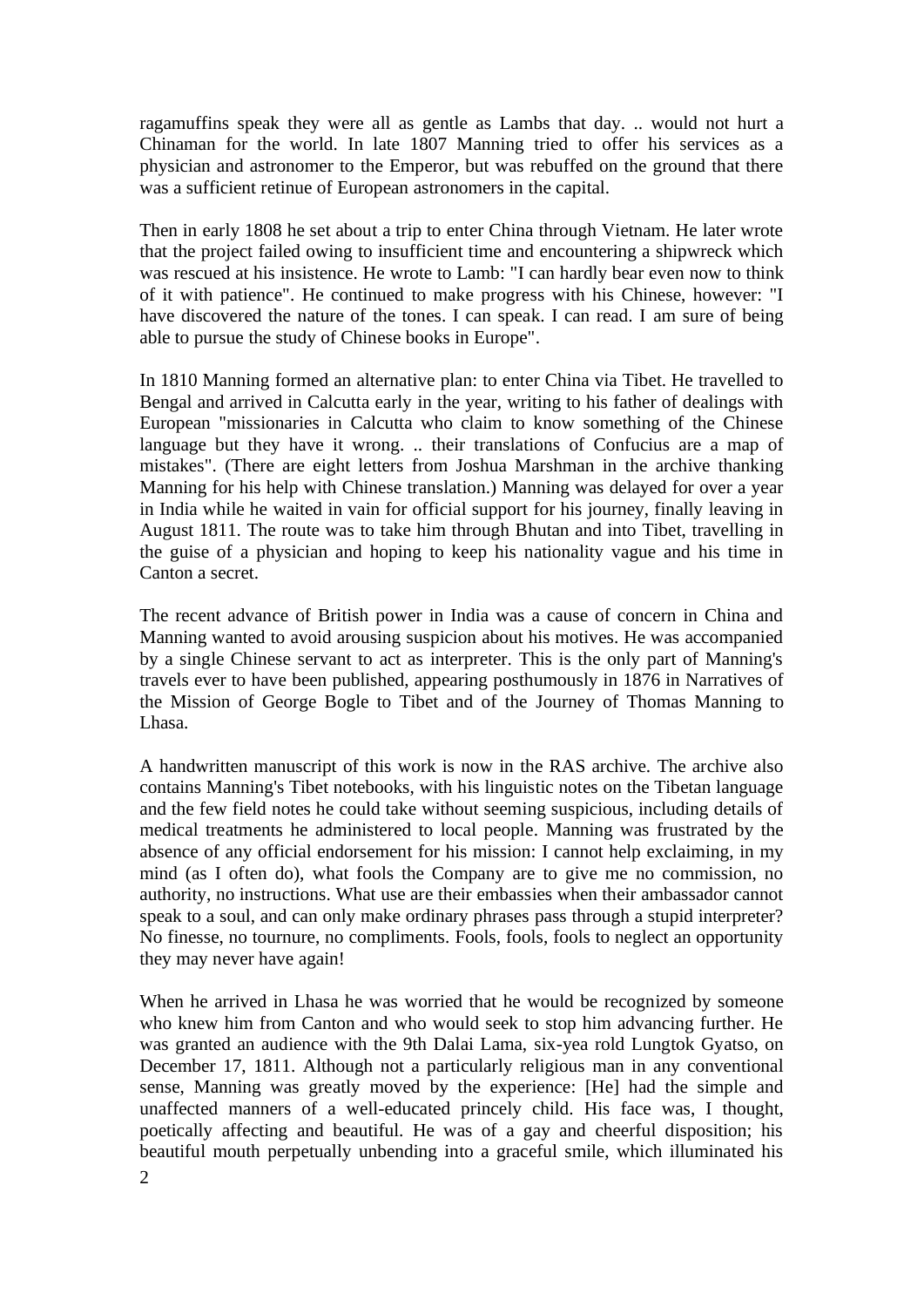whole countenance. .. . I was extremely affected by this interview with the Lama. I could have wept through strangeness of sensation.

Manning stayed some months in Lhasa but his situation became increasingly stressful because of growing suspicions about his presence and his difficulties in conversing with anyone. His Chinese interpreter was arrested and eventually it became clear Manning must return the way he had come or risk serious consequences. The sense of foreboding and suppressed panic that is evident in his journal at this time was understandable. Not only did he feel powerless in strange surroundings, but the consciousness of what he had left behind to undertake this doomed journey was always with him. Indeed, Manning's father had died while he was in India. This put an end to the steady stream of correspondence Manning had sent during his travels over the past dozen years.

When he left Tibet he was in his fortieth year, and the end of this trip could be considered something of a watershed in his life. However, he returned to Canton and continued with his Chinese studies. Another opportunity arose to see more of China with the mission of the Amherst Embassy, which departed for Peking in 1816 with the aim of establishing better commercial relations between China and Britain. Manning enrolled with the Embassy as an interpreter. William, 1st Earl Amherst, the ambassador extraordinary, objected to Manning's beard and Chinese dress; George Staunton had to intervene to secure him a place. The presence of Manning, Staunton and Robert Morrison on the Embassy indicated the strides that had been made in the study of Chinese by British sinologists since the Macartney Embassy, undertaken twenty-five years earlier, and there was optimism about prospects for improved trade between the two countries. The Embassy ended in failure, however, partly because of the familiar disagreement over performing the "kowtow" ceremony as well as a perceived slight to the Emperor by Amherst when the Embassy arrived in Peking. In the event, the Embassy was only in Peking for a few hours before its members were ordered to depart. So Manning was not able to see and explore Peking, although he was able to observe some of the country along the journey. Having spent ten years in Asia, he decided to return to England with Amherst's Embassy, and left Canton aboard the Alceste in January 1817. The return trip was to prove eventful, with the Alceste suffering shipwreck in the Java Sea in February. Amherst and his Embassy (including Manning) then set off in a barge for Batavia, leaving the rest of the crew on the island of Pulau Liat, where they were rescued by the Ternate about two weeks later. The rest of the voyage was completed on board the Caesar. In June 1817 they stopped in St Helena and Manning met Napoleon. It appears Napoleon was deeply interested in Manning's travels in Tibet and his meeting with the Dalai Lama, and by all accounts was very pleased with the interview. For Manning, it must have been a curious thing to meet Bonaparte in circumstances so different from those of his first encounter in 1802. The archive contains rough notes Manning made after talking with Napoleon and Sir Hudson Lowe, Governor of St Helena. Manning finally returned to England in August 1817. He did not merely settle into retirement, however. He planned to continue his Chinese studies and there is also evidence to suggest he sought to promote the study of Chinese more broadly. Manning had brought with him two Chinese: one a literary man to help with his studies, the other a servant from Henan who he thought could teach men training for Canton at the East India Company College. Manning wrote to the Company asking for financial support for